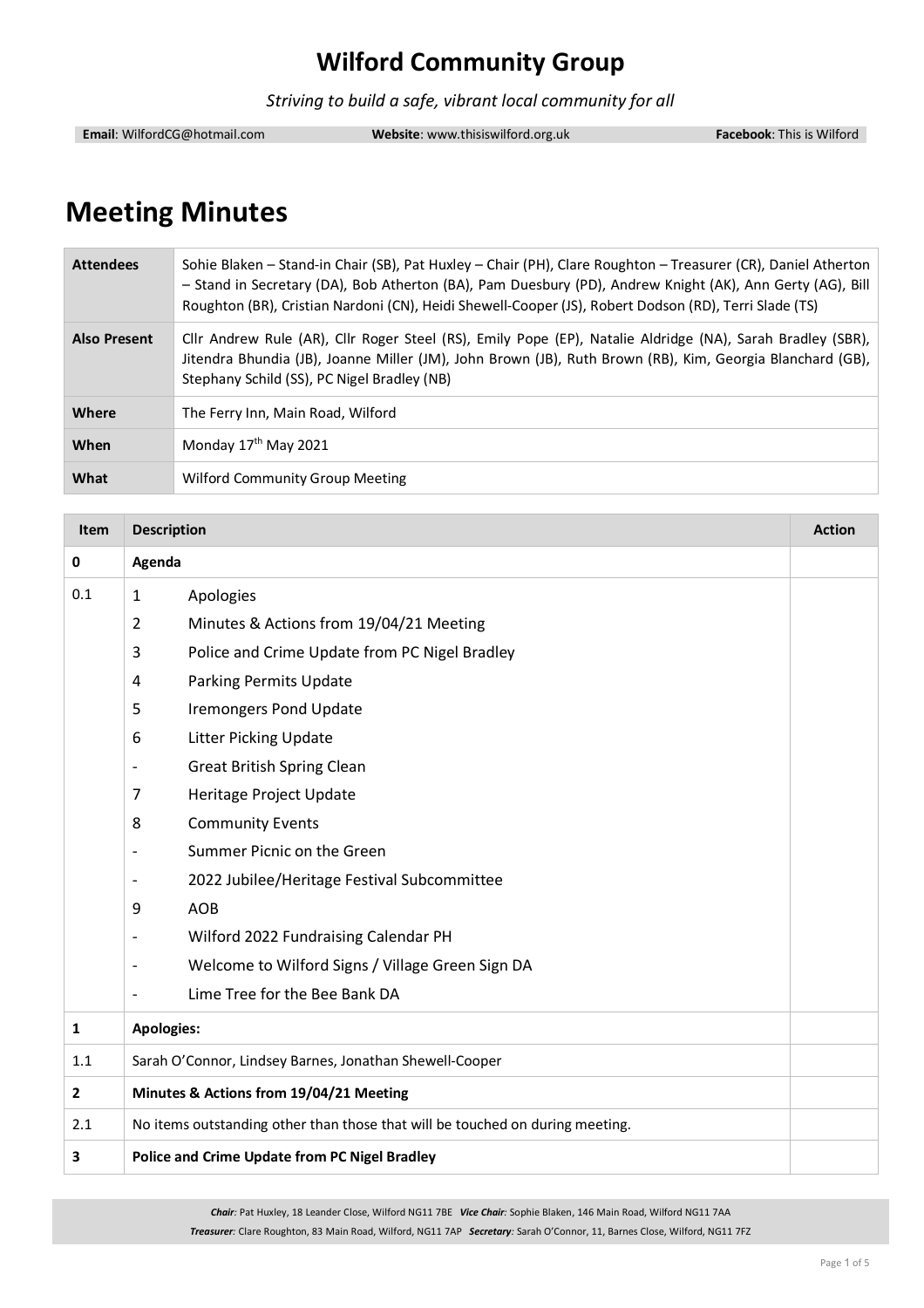#### *Striving to build a safe, vibrant local community for all*

|      | Email: WilfordCG@hotmail.com                              | Website: www.thisiswilford.org.uk                                                                                                                                                                                                                                                                                                                                                                                                                                                                                                                                                                                                                                                                                                                 | Facebook: This is Wilford |               |
|------|-----------------------------------------------------------|---------------------------------------------------------------------------------------------------------------------------------------------------------------------------------------------------------------------------------------------------------------------------------------------------------------------------------------------------------------------------------------------------------------------------------------------------------------------------------------------------------------------------------------------------------------------------------------------------------------------------------------------------------------------------------------------------------------------------------------------------|---------------------------|---------------|
|      |                                                           |                                                                                                                                                                                                                                                                                                                                                                                                                                                                                                                                                                                                                                                                                                                                                   |                           |               |
| Item | <b>Description</b>                                        |                                                                                                                                                                                                                                                                                                                                                                                                                                                                                                                                                                                                                                                                                                                                                   |                           | <b>Action</b> |
| 3.1  |                                                           | NB: No burglary, robbery, or auto-crime. Only issue of local concern would be aggressive begging outside<br>of the Wilford Co-Op which may have moved into knocking on doors.                                                                                                                                                                                                                                                                                                                                                                                                                                                                                                                                                                     |                           |               |
|      | Reacher, is tackling this.                                | RD asked about any progress on tackling anti-social motorcycles. NB noted the shared team, Operation                                                                                                                                                                                                                                                                                                                                                                                                                                                                                                                                                                                                                                              |                           |               |
|      | and the case was being looked into.                       | RD also noted increase in drug use/dealing around Iremongers Pond especially in a specific part. NB<br>affirmed this but noted it was a significantly better situation than a year ago but will continue to maintain<br>patrols. BR confirmed that a specific area of foliage is prolific for drug taking/dealing and noted the<br>possibility of trimming back the foliage to prevent this. BR also warned that a neighbour was assaulted,                                                                                                                                                                                                                                                                                                       |                           |               |
| 4    | <b>Parking Permits Update</b>                             |                                                                                                                                                                                                                                                                                                                                                                                                                                                                                                                                                                                                                                                                                                                                                   |                           |               |
| 4.1  |                                                           | RS noted no update but that a review would be conducted on the $27th$ of May including officers,<br>Councillors and the portfolio holder. AR welcomed residents / WCG to be involved by emailing traffic<br>safety and traffic management. Traffic.management@nottinghamcity.gov.uk                                                                                                                                                                                                                                                                                                                                                                                                                                                               |                           |               |
|      | 263. It will be submitted shortly.                        | SB noted that the petition, launched to request that the council shorten the permit window, has reached                                                                                                                                                                                                                                                                                                                                                                                                                                                                                                                                                                                                                                           |                           | <b>SB</b>     |
|      | Clifton.                                                  | EP, Chair of Governors at South Wilford, gave the school's point of view. The school's ability to recruit<br>and retain pupils was being adversely affected by the parking scheme. Governors previously invited<br>parents to feed into the school's view - only a small number of direct responses were received.<br>Welcomed the review and suggested solutions, requested that the school be involved in the review<br>process. NA, Head Teacher at South Wilford, agreed and reiterated EP's points and warned that, long<br>term, though current solutions were intended to remain in place (staggered starts, etc.) they could not<br>be fully certain to remain in place. Noted the number of parents needing to drive from Silverdale and |                           |               |
|      |                                                           | SBR emphasised that there is not a sufficient amount of parking for parents. Warned that council<br>solutions were impractical and impossible - 'stride and park' scheme is no longer feasible given there is<br>no nearby carpark, the pathways are too narrow to deal with the quantity of parents and children.<br>Warned that it is a matter of time until there is an injury. Suggested that AR and RS request that the<br>council find a better solution than the current 'park and stride scheme'. To be noted in review.                                                                                                                                                                                                                  |                           |               |
|      | where to park.                                            | JM echoed SBR. Witnessed a very near-accident on the way out of the village. Parking/traffic has become<br>dangerous. Noted that inability to park and get to school will be an important factor for parents deciding                                                                                                                                                                                                                                                                                                                                                                                                                                                                                                                             |                           |               |
|      | NA noted that changing the timings would solve the issue. |                                                                                                                                                                                                                                                                                                                                                                                                                                                                                                                                                                                                                                                                                                                                                   |                           |               |
|      |                                                           | RS celebrated the staggered release of students. Asked whether year groups were released separately<br>and whether parents were aware of their specific timings? Also asked to confirm whether a school<br>parking committee had been set up and whether there had been any results. NA only a small amount of<br>people had come forwards for the committee. Confirmed that parents are aware of their timings. The                                                                                                                                                                                                                                                                                                                              |                           |               |
|      |                                                           |                                                                                                                                                                                                                                                                                                                                                                                                                                                                                                                                                                                                                                                                                                                                                   |                           |               |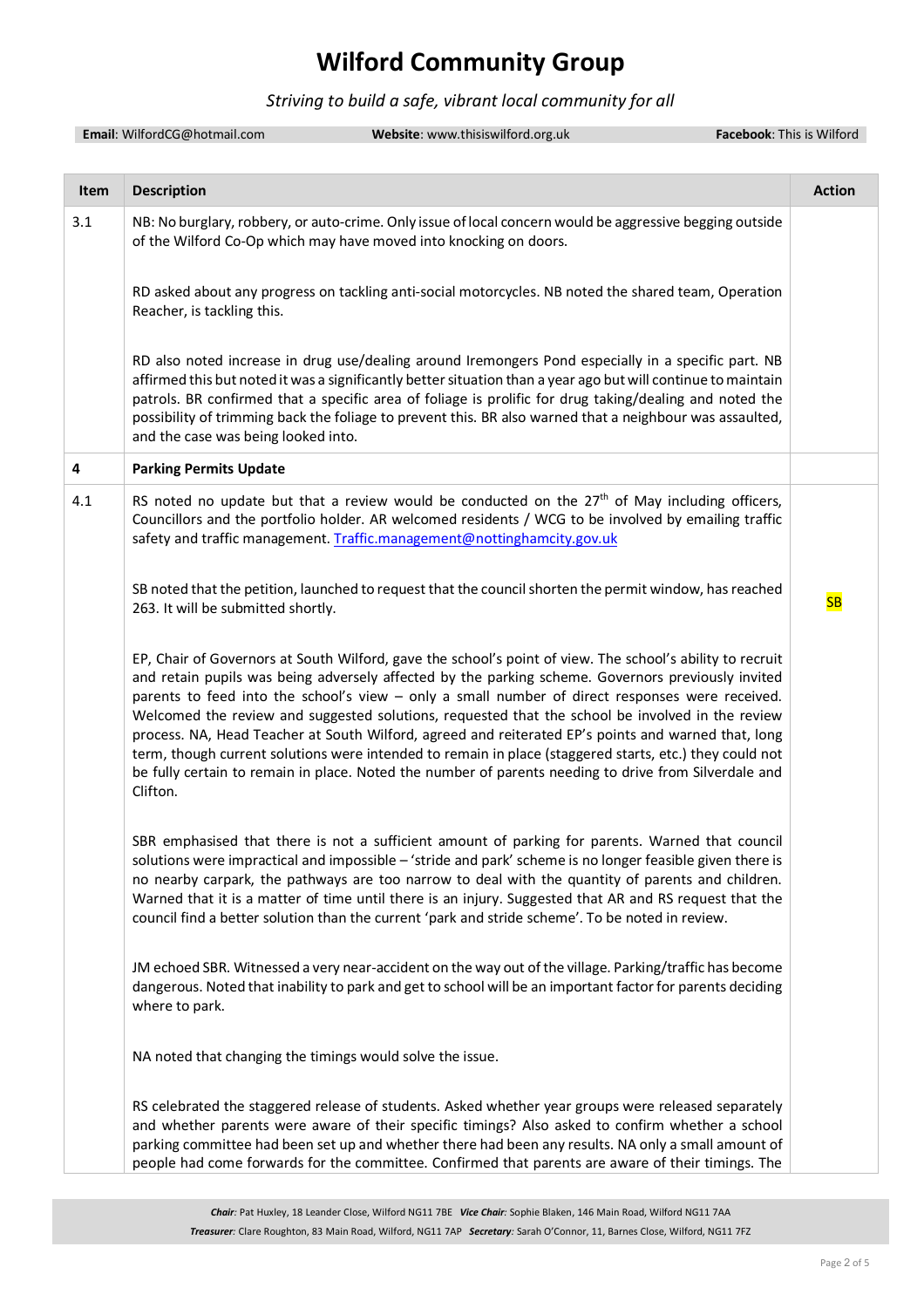#### *Striving to build a safe, vibrant local community for all*

|      | Email: WilfordCG@hotmail.com              | Website: www.thisiswilford.org.uk                                                                                                                                                                                                                                                                                                                                                                                                                                                                                                      | Facebook: This is Wilford |
|------|-------------------------------------------|----------------------------------------------------------------------------------------------------------------------------------------------------------------------------------------------------------------------------------------------------------------------------------------------------------------------------------------------------------------------------------------------------------------------------------------------------------------------------------------------------------------------------------------|---------------------------|
| Item | <b>Description</b>                        |                                                                                                                                                                                                                                                                                                                                                                                                                                                                                                                                        | <b>Action</b>             |
|      | come earlier.                             | current scheme appears to work best with regular reminders for parents to come at their certain time.<br>EP noted that this does not help tremendously with pick-up as, to get a parking space, are all needing to                                                                                                                                                                                                                                                                                                                     |                           |
|      | parents have been unwilling to move.      | JB referenced parking on side-roads, requesting that parents be conscious of where they park due to<br>inconsiderate parking across driveways, stopping the bus and dustbin lorry. Noted that previously, some                                                                                                                                                                                                                                                                                                                         |                           |
|      | parents to park safely and considerately. | EP also noted with concern parking across driveways. Noted that the school, at least weekly, reminds                                                                                                                                                                                                                                                                                                                                                                                                                                   |                           |
|      | members not engage in this.               | SB noted the unfortunate 'us versus them' scope that had appeared on social media and requested that                                                                                                                                                                                                                                                                                                                                                                                                                                   |                           |
|      |                                           | JM noted that the issue was going to be bigger than simply reviewing the parking restriction timings.<br>There does not feel to have been a great amount of cooperation with the council.                                                                                                                                                                                                                                                                                                                                              |                           |
|      |                                           | BA emphasised that the original intention of the scheme was to prevent commuter parking. Impractical<br>piecemeal solutions will not be effective - it needs to go back to the drawing board.                                                                                                                                                                                                                                                                                                                                          |                           |
|      | looked into as a solution.                | RS noted that the fundamental issues are that there are two large schools in a cul-de-sac. Recommended<br>that parents park facing out of the village. Asked what was the reason for parents not using the already<br>in place public bus to Silverdale? JM noted that whilst the scheduling is already unreliable, the bus being<br>a public service is not appropriate for a young child. RS noted that in the long run, this could still be                                                                                         |                           |
|      | review.                                   | DA noted that the issue was present before the parking scheme was brought in. A more widescale<br>solution would be necessary. Also warned that changing timings would not be as quickly as we would<br>like. Confirmed to communicate with SB to write a letter and circulate with committee to submit for                                                                                                                                                                                                                            | <b>DA</b>                 |
| 5    | <b>Iremongers Pond Update</b>             |                                                                                                                                                                                                                                                                                                                                                                                                                                                                                                                                        |                           |
| 5.1  |                                           | BR - new contract/agreement to be signed, updated on successful Beavers event with AR kindly chipping<br>in. Green Flag review upcoming. Noted that the orchard continues to grow, there are several planted<br>trees awaiting sponsorship. PH noted £1172.68 fundraised through the Co-Op, invited residents to vote<br>for the IPA through their shopping there. Signage should appear by $27th$ of May. Invited residents to<br>come during the Green Flag review at 1:30pm on 27 <sup>th</sup> May to help share positive stories. |                           |
|      | October/November.                         | DA welcomed the Japanese Embassy confirming that replacement trees will be provided in                                                                                                                                                                                                                                                                                                                                                                                                                                                 |                           |
| 6    | <b>Litter Picking Update</b>              |                                                                                                                                                                                                                                                                                                                                                                                                                                                                                                                                        |                           |
| 6.1  |                                           | Great British Spring Clean: RB noted that, whilst discussing with DA about organising a litter pick at<br>Wilford Field, there is an absence of litter! Exploring the neighbouring paths, there still remains little                                                                                                                                                                                                                                                                                                                   |                           |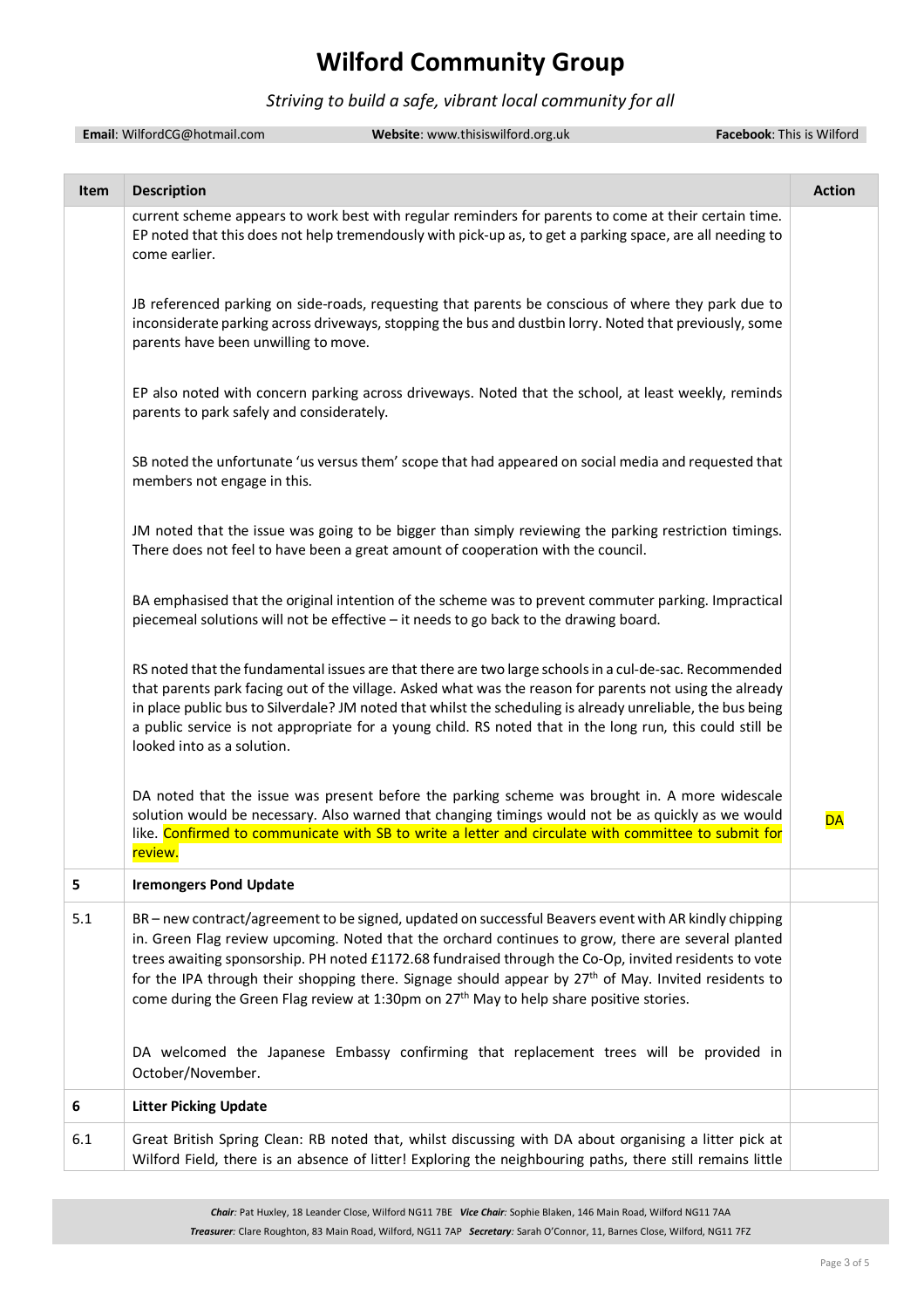#### *Striving to build a safe, vibrant local community for all*

|      | Email: WilfordCG@hotmail.com<br>Website: www.thisiswilford.org.uk                                                                                                                                                                                                                                                                                                                                                                                                                                                                                                                                                                                                                                                                                                                                                                                                                                                                    | Facebook: This is Wilford |
|------|--------------------------------------------------------------------------------------------------------------------------------------------------------------------------------------------------------------------------------------------------------------------------------------------------------------------------------------------------------------------------------------------------------------------------------------------------------------------------------------------------------------------------------------------------------------------------------------------------------------------------------------------------------------------------------------------------------------------------------------------------------------------------------------------------------------------------------------------------------------------------------------------------------------------------------------|---------------------------|
|      |                                                                                                                                                                                                                                                                                                                                                                                                                                                                                                                                                                                                                                                                                                                                                                                                                                                                                                                                      |                           |
| Item | <b>Description</b>                                                                                                                                                                                                                                                                                                                                                                                                                                                                                                                                                                                                                                                                                                                                                                                                                                                                                                                   | <b>Action</b>             |
|      | litter. DA suggested a Wilford Lane litter pick along Wilford Lane. RB asked for PD's thoughts. RB agreed<br>to meeting at the corner of Compton Acres and Wilford Lane at 10am on Saturday the 29 <sup>th</sup> May. RB and<br>DA to liaise.                                                                                                                                                                                                                                                                                                                                                                                                                                                                                                                                                                                                                                                                                        | RB/DA                     |
|      | <b>General Litter Picking:</b>                                                                                                                                                                                                                                                                                                                                                                                                                                                                                                                                                                                                                                                                                                                                                                                                                                                                                                       |                           |
|      | NA noted that the School would be delighted to help with litter picking in the village.                                                                                                                                                                                                                                                                                                                                                                                                                                                                                                                                                                                                                                                                                                                                                                                                                                              | <b>RB</b>                 |
|      | JM asked whether there was a group in Silverdale to volunteer through. RB confirmed there is a small<br>group of volunteers, Alma is good contact, too. Noted that anyone interested in litter picking should go<br>on the Nottingham City website and apply for up to four set of high-vis jackets and litter pickers. Will<br>liaise with JM.                                                                                                                                                                                                                                                                                                                                                                                                                                                                                                                                                                                      |                           |
|      | AG asked whether the group could extend to the stretch of road between the Toll Bridge and Wickes.<br>RB confirmed this would be possible.                                                                                                                                                                                                                                                                                                                                                                                                                                                                                                                                                                                                                                                                                                                                                                                           |                           |
| 7    | <b>Heritage Project Update</b>                                                                                                                                                                                                                                                                                                                                                                                                                                                                                                                                                                                                                                                                                                                                                                                                                                                                                                       |                           |
| 7.1  | No update - there is progress with the application having been submitted, with several enquiries from<br>Heritage Lottery requesting information that has since been given. Result expected imminently.                                                                                                                                                                                                                                                                                                                                                                                                                                                                                                                                                                                                                                                                                                                              |                           |
| 8    | <b>Community Events</b>                                                                                                                                                                                                                                                                                                                                                                                                                                                                                                                                                                                                                                                                                                                                                                                                                                                                                                              |                           |
| 8.1  | PH - July Picnic on the Green - WCG needs to confirm whether to go ahead, the date and timing, and<br>figure out activities. Provided in depth list of necessary planning actions. CR noted that there are still<br>concerns about the June full relaxation of restrictions, suggested a more scaled back plan to factor this<br>in. SB suggested BYOB to evade need for license, warned that there would possibly still be restrictions<br>on distancing and responsibility for group to maintain safety. SB suggested rolling back the event to<br>August to give more time for restrictions to be lifted - combining with previously suggested Safari Sale.<br>RB agreed that given the changing dates and guidelines, the end of August would be safer. SS agreed<br>that the clinically extremely vulnerable will appreciate the later date.<br>SB suggested pushing the need to confirm a date until the June meeting. Agreed. |                           |
| 8.2  | DA suggested forming a 2022 Queen's Jubilee Celebration sub-committee at the next meeting. AR, SB,<br>PH agreed initially to be members. To be continued at next meeting.                                                                                                                                                                                                                                                                                                                                                                                                                                                                                                                                                                                                                                                                                                                                                            |                           |
|      | RS - has a copy of the draft schedule of events for the Diamond Jubilee celebrations and offered to the<br>sub-committee.                                                                                                                                                                                                                                                                                                                                                                                                                                                                                                                                                                                                                                                                                                                                                                                                            | <b>RS</b>                 |
| 9    | <b>AOB</b>                                                                                                                                                                                                                                                                                                                                                                                                                                                                                                                                                                                                                                                                                                                                                                                                                                                                                                                           |                           |
| 9.1  | PH - 2022 Fundraising Calendar                                                                                                                                                                                                                                                                                                                                                                                                                                                                                                                                                                                                                                                                                                                                                                                                                                                                                                       |                           |
|      | Noted that we have three very professional photographers who would all be able to contribute<br>enough to fill a calendar, asked whether the group would prefer to have a community<br>competition restricting it to one successful submission per person. Further enquired about                                                                                                                                                                                                                                                                                                                                                                                                                                                                                                                                                                                                                                                    |                           |